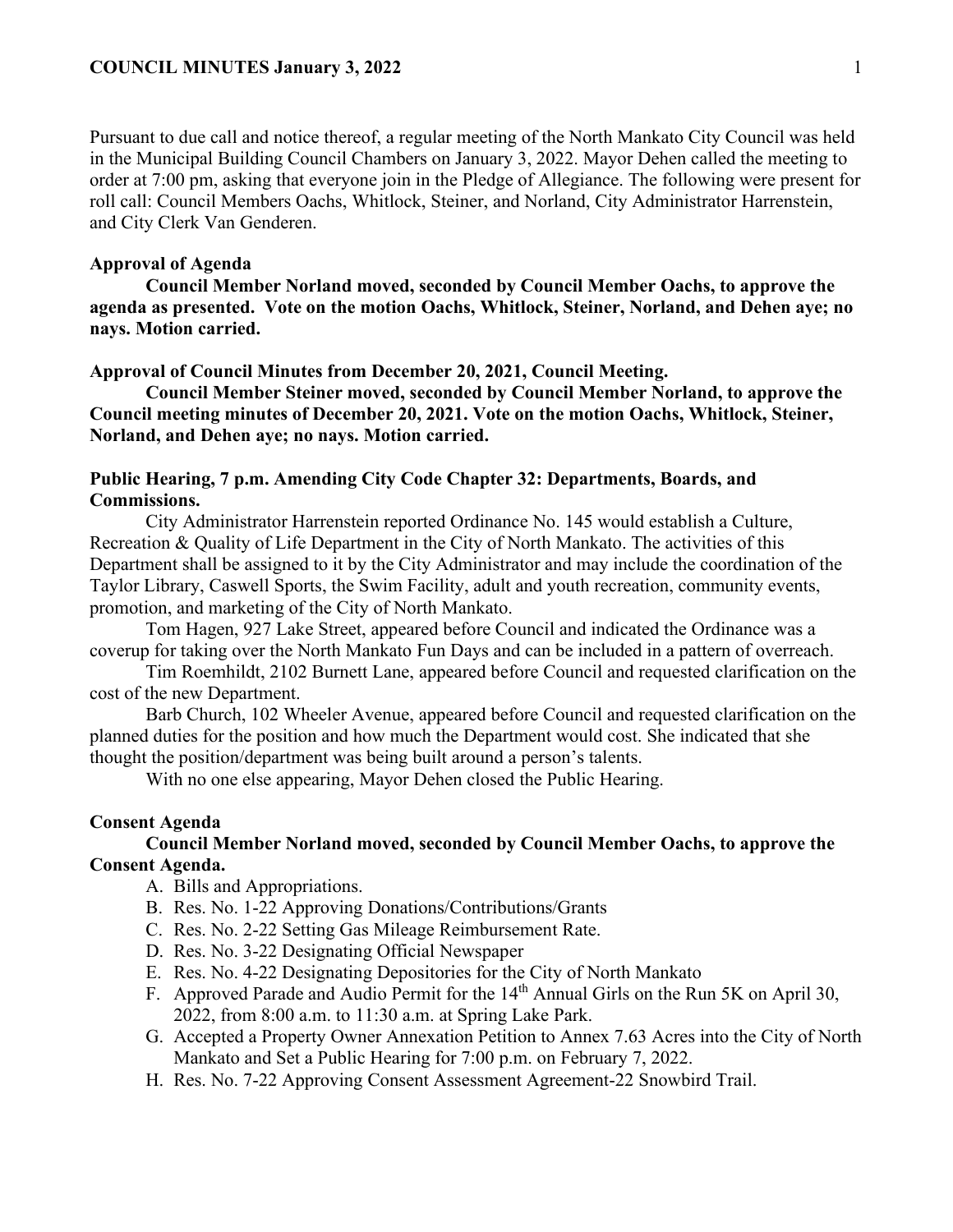## **Vote on the motion Oachs, Whitlock, Steiner, Norland, and Dehen aye; no nays. Motion carried.**

#### **Public Comments Concerning Business Items on the Agenda**

None.

#### **Business Items**

# **Ordinance No. 145 Establishing a Culture, Recreation, & Quality of Life Department in the City of North Mankato.**

City Administrator Harrenstein reported that the proposed Department results from action requested during a Work Session. The Council suggested it would be appropriate to consolidate the efforts of Caswell Park, the Swim Facility, the Taylor Library, and the youth and adult sports. City Administrator Harrenstein reported that currently, these independent departments work together to accomplish their goals. He stated that as each of the departments has increased program offerings it became apparent to the City Council and staff it would be beneficial to have everyone report to one individual. City Administrator Harrenstein stated there are no additional costs proposed. He noted the Department is not organized around a person. Instead, it results from functions and coordination, and it is important to have someone at a different level of authority in the working group to direct the work.

Council Member Steiner indicated he believes it is unnecessary to create another layer of bureaucracy.

Council Member Oachs stated that she was one of the people who questioned the current organization, and having one person in charge would be beneficial.

Mayor Dehen stated he believes it would be a way for the various leaders to coordinate all of the activities that have been increasing over the past ten years. He noted that the City's reputation is for well-run and quality activities that continue to bring additional activities.

Council Member Whitlock indicated he believes that with the City's continued involvement and expansion of activities, it would be essential to have someone in charge so everyone can be coordinated.

Mayor Dehen indicated having one Department would help coordinate everyone in the City involved in the planning and execution of all of the City's activities. He stated that the activities and offerings would grow in the next five years. While the City has talented people in place, their jobs overlap, and pulling everyone together will help coordinate.

# **Council Member Oachs moved, seconded by Council Member Whitlock, to adopt Ordinance No. 145, Establishing a Culture, Recreation, & Quality of Life Department in the City of North Mankato. Vote on the motion Oachs, Whitlock, Norland, and Dehen aye; Steiner nay. Motion carried.**

## **Res. No. 5-22 Granting Consolidated Communications Inc., a Franchise Extension through July 31, 2022.**

City Administrator Harrenstein introduced Attorney Brian Grogan from Moss & Barnett, who discussed Resolution No. 5-22 and Resolution No. 6-22 at the same time. Attorney Grogan stated he represents the City of North Mankato as they work to establish franchise extensions with both Consolidated Communications and Spectrum Mid-America, LLC. Attorney Grogan stated the City granted a 15-year franchise to Charter Communications, now Spectrum, in 1996 and executed a fiveyear extension with an expiration date of December 18, 2021. He noted Consolidated Communications was granted a franchise in 2006 with an expiration date of December 18, 2021. The City purposefully set the renewal dates for the same time to help with the renewal process. He explained that State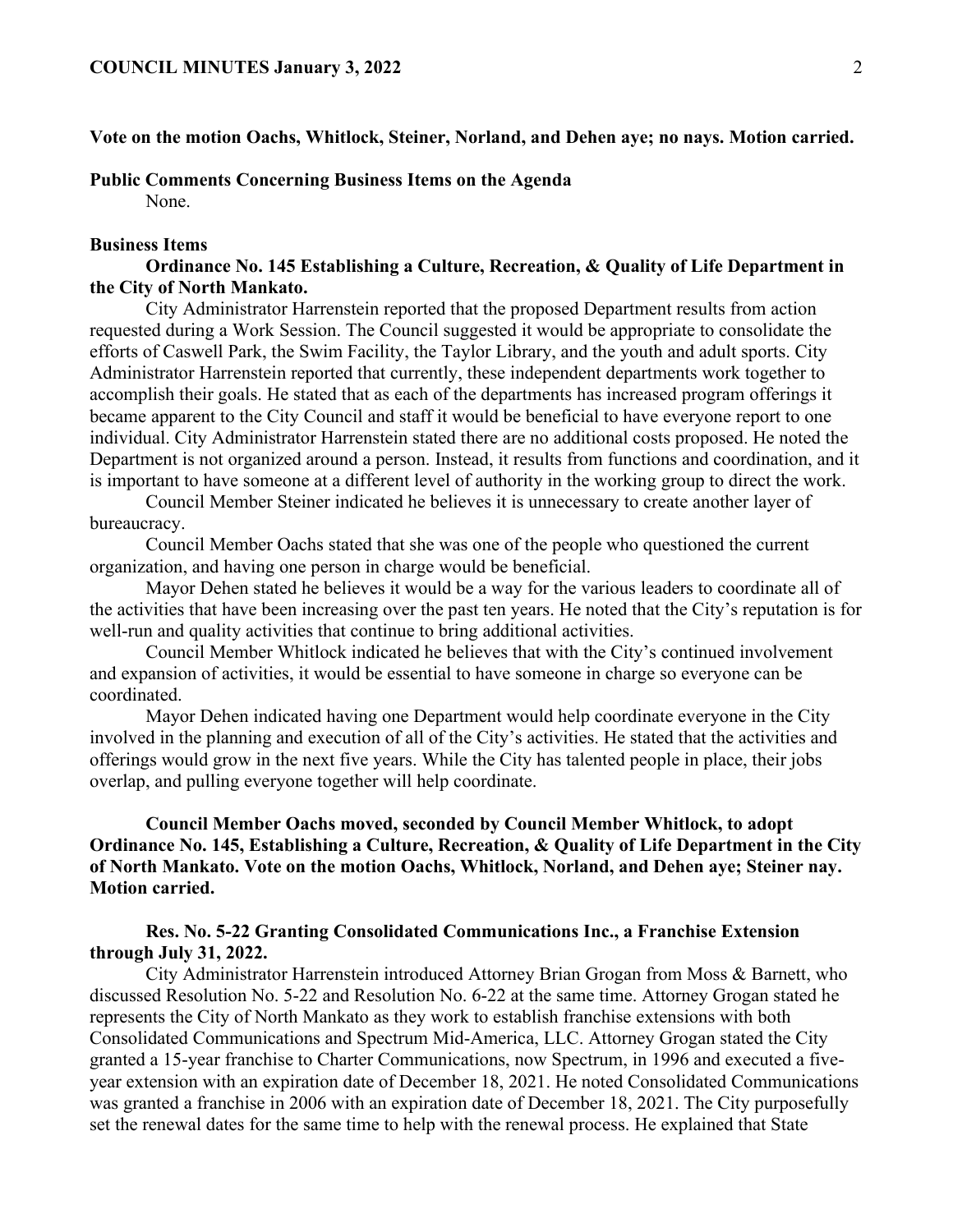Statute requires the City to treat the companies the same. The City now has two expired franchises that will continue to function monthly. He stated they are expecting the renewal process to take several months. The resolutions will bridge the gap until new franchises are established. Attorney Grogan noted the cable industry is changing dramatically with the increased option to stream services. Council Member Norland requested clarification on how long the City could anticipate the new franchise to run. Attorney Grogan reported the goal would be a ten-year franchise.

## **Council Member Norland moved, seconded by Council Member Steiner, to Adopt Res. No. 5-22 Granting Consolidated Communications Inc., a Franchise Extension through July 31, 2022. Vote on the motion Oachs, Whitlock, Steiner, Norland, and Dehen aye; no nays. Motion carried.**

**Res. No. 6-22 Granting Spectrum Mid-America, LLC a Franchise Extension through July 31, 2022.** 

Discussion concerning the resolution occurred during the previous agenda item discussion.

# **Council Member Oachs moved, seconded by Council Member Steiner, to Adopt Res. No. 6-22 Granting Spectrum Mid-America, LLC a Franchise Extension through July 31, 2022. Vote on the motion Oachs, Whitlock, Steiner, Norland, and Dehen aye; no nays. Motion carried.**

#### **Receive Redistricting 2022 Information.**

City Clerk Van Genderen reviewed information concerning Redistricting in 2022. She noted North Mankato's population increased 6.5% between 2010 and 2020. The total North Mankato population is 14,275 people. Redistricting is the process of redrawing the boundaries of election districts, done in the United States after completing the decennial Census. The purpose of redistricting is to ensure that the people of each district are equally represented. In Minnesota, the Legislature redistricts congressional and legislative districts, and City Councils redistrict wards and precincts, township boards redistrict precincts, school boards manage school board election districts, and the county board redistricts for commissioner districts. City Clerk Van Genderen reviewed the schedule for redistricting, noting the City redistricts after the Congressional and legislative plans are completed on February 15, 2022. If the City redistricts, the process must be completed by March 29, 2022. City Clerk Van Genderen reported precincts are the basic geographical areas for organizing and administering elections established by the local municipality. Each precinct has its own voting roster; the precinct's ballot style and votes are tallied. Precincts are not tied to population size, but precincts with a large number of registered voters can become challenging to manage, and most precincts do not have more than 2,000 registered voters. City Clerk Van Genderen reviewed the registered voters by precinct for 2020, noting that Precinct 5 had 1,799 and Precinct 6 had 1,683 registered voters. By law, the City of North Mankato may be required to redistrict if new Congressional or legislative lines are drawn that split a precinct. But the Council may choose to redistrict to realign precincts to accommodate population changes or change polling locations. City Clerk Van Genderen reviewed two redistricting options. A discussion was held concerning the options, with City Clerk Van Genderen recommending option 1 to ease precinct identification and allow growth in the proposed precinct 7. City Clerk Van Genderen reported that if the Council chose or needed to redistrict, the Council should set a public hearing for February 21, 2022, hold a Council Work Session on February 28, 2022, and conduct the Public Hearing on March 7, 2022, and adopt the Ordinance. Council supported Option 1. Mayor Dehen requested a Council Work Session to review the options and provide a chance to offer additional options if the Legislature's redistricting split a currently proposed precinct.